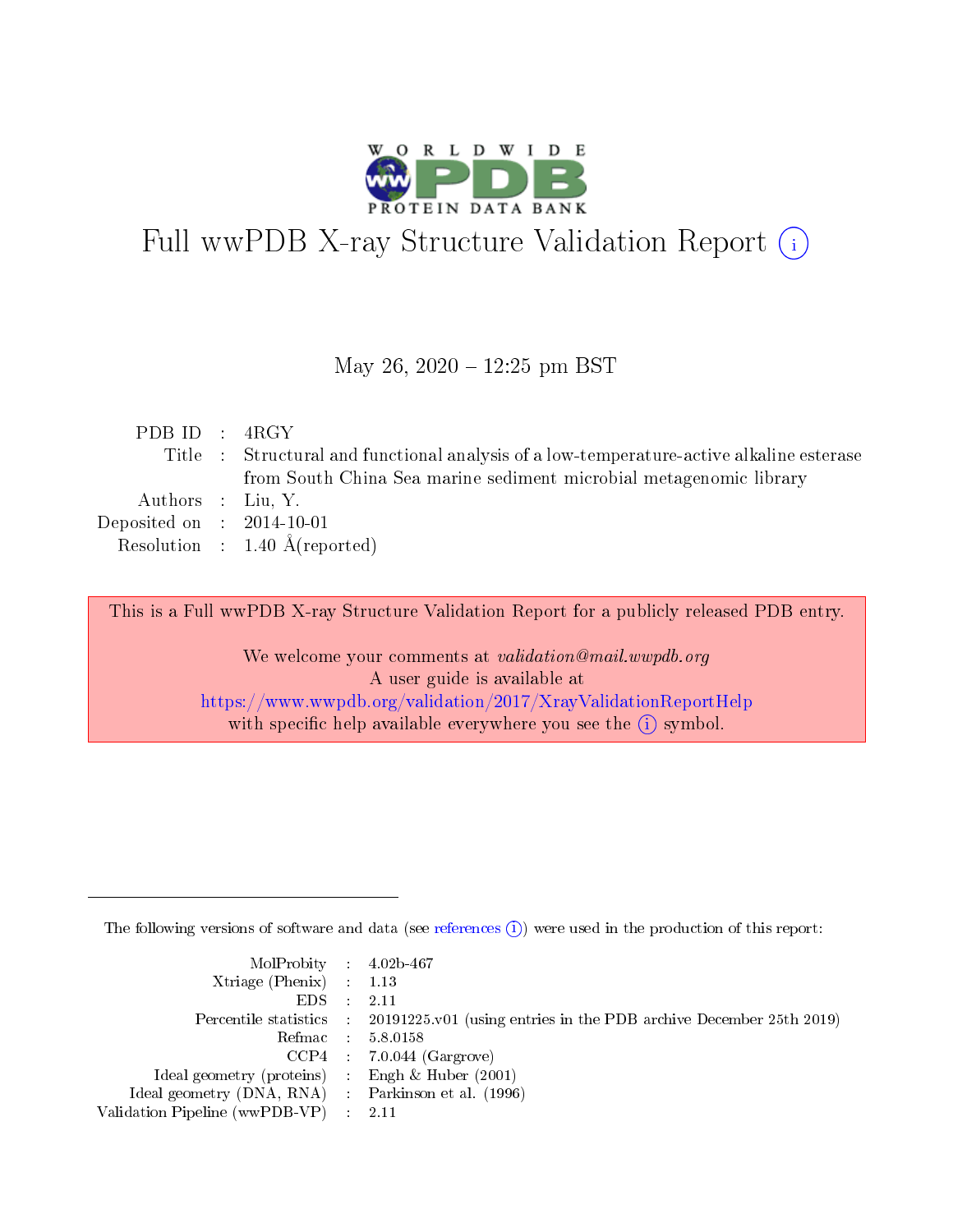## 1 [O](https://www.wwpdb.org/validation/2017/XrayValidationReportHelp#overall_quality)verall quality at a glance  $(i)$

The following experimental techniques were used to determine the structure: X-RAY DIFFRACTION

The reported resolution of this entry is 1.40 Å.

Percentile scores (ranging between 0-100) for global validation metrics of the entry are shown in the following graphic. The table shows the number of entries on which the scores are based.



| Metric                | Whole archive<br>$(\#\text{Entries})$ | Similar resolution<br>$(\#\text{Entries},\,\text{resolution}\,\,\text{range}(\textup{\AA}))$ |  |
|-----------------------|---------------------------------------|----------------------------------------------------------------------------------------------|--|
| $R_{free}$            | 130704                                | $1714(1.40-1.40)$                                                                            |  |
| Clashscore            | 141614                                | $1812(1.40-1.40)$                                                                            |  |
| Ramachandran outliers | 138981                                | $\overline{1763}$ $(1.40-1.40)$                                                              |  |
| Sidechain outliers    | 138945                                | $1762(1.40-1.40)$                                                                            |  |
| RSRZ outliers         | 127900                                | $1674(1.40-1.40)$                                                                            |  |

The table below summarises the geometric issues observed across the polymeric chains and their fit to the electron density. The red, orange, yellow and green segments on the lower bar indicate the fraction of residues that contain outliers for  $>=3, 2, 1$  and 0 types of geometric quality criteria respectively. A grey segment represents the fraction of residues that are not modelled. The numeric value for each fraction is indicated below the corresponding segment, with a dot representing fractions  $\epsilon=5\%$  The upper red bar (where present) indicates the fraction of residues that have poor fit to the electron density. The numeric value is given above the bar.

| Mol | Chain | $\perp$ Length | Quality of chain |         |     |
|-----|-------|----------------|------------------|---------|-----|
|     |       | o71            | 3%<br>79%        | 7%      | 13% |
|     |       | <b>Oワ1</b>     | 3%<br>80%        | $5\%$ . | 13% |

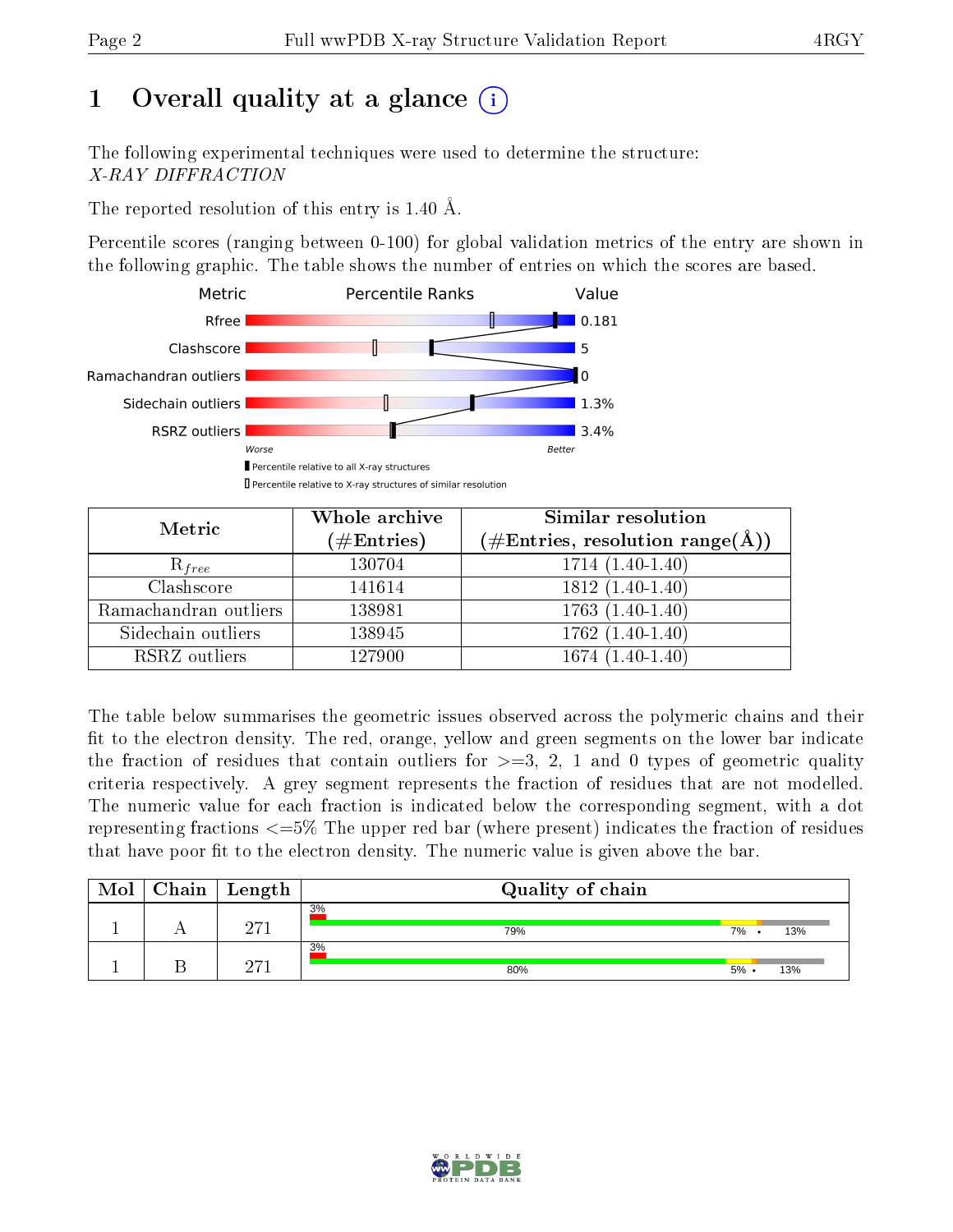## 2 Entry composition (i)

There are 2 unique types of molecules in this entry. The entry contains 4402 atoms, of which 0 are hydrogens and 0 are deuteriums.

In the tables below, the ZeroOcc column contains the number of atoms modelled with zero occupancy, the AltConf column contains the number of residues with at least one atom in alternate conformation and the Trace column contains the number of residues modelled with at most 2 atoms.

Molecule 1 is a protein called Esterase.

| Mol | $Chain$ Residues | Atoms         |                              |  |  | $ZeroOcc \mid AltConf \mid Trace$ |  |  |
|-----|------------------|---------------|------------------------------|--|--|-----------------------------------|--|--|
|     | 237              | Total<br>1884 | 1211 317 344                 |  |  | 12                                |  |  |
|     | 236              | Total<br>1874 | $\mathbf{C}$<br>1204 315 343 |  |  | 12                                |  |  |

There are 2 discrepancies between the modelled and reference sequences:

| ${\rm Chain}$ | Residue | $\mid$ Modelled $\mid$ | ' Actual                 | Comment        | Reference                   |
|---------------|---------|------------------------|--------------------------|----------------|-----------------------------|
|               |         |                        | $\overline{\phantom{a}}$ | EXPRESSION TAG | $\overline{\rm UNP}$ B8Y562 |
|               |         |                        | $\blacksquare$           | EXPRESSION TAG | ' UNP B8Y562                |

• Molecule 2 is water.

|  | $Mol$   Chain   Residues | Atoms               | $ZeroOcc \   \$ AltConf |
|--|--------------------------|---------------------|-------------------------|
|  | 316                      | Total O<br>316 316  |                         |
|  | 328                      | Total<br>328<br>328 |                         |

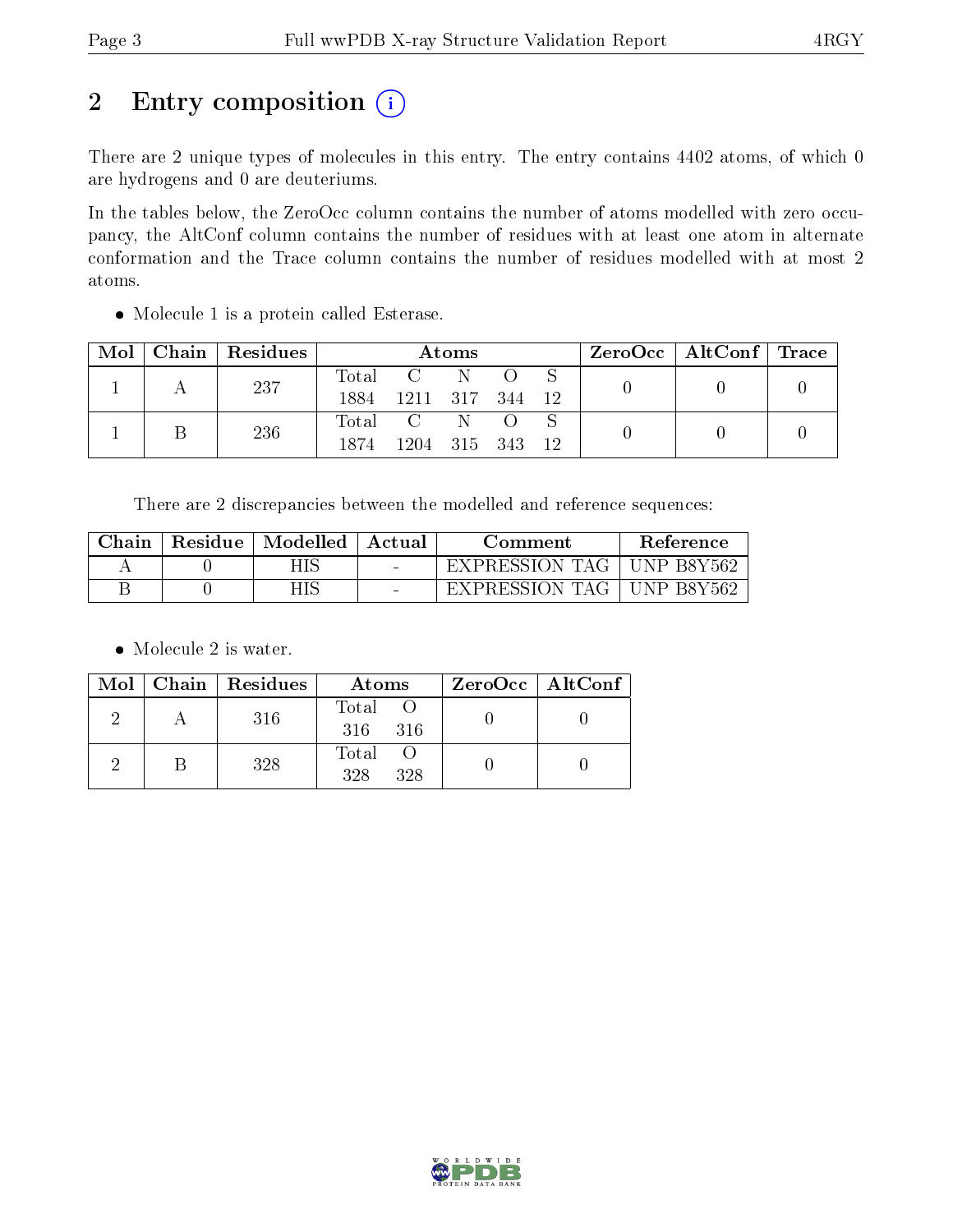## 3 Residue-property plots  $(i)$

These plots are drawn for all protein, RNA and DNA chains in the entry. The first graphic for a chain summarises the proportions of the various outlier classes displayed in the second graphic. The second graphic shows the sequence view annotated by issues in geometry and electron density. Residues are color-coded according to the number of geometric quality criteria for which they contain at least one outlier: green  $= 0$ , yellow  $= 1$ , orange  $= 2$  and red  $= 3$  or more. A red dot above a residue indicates a poor fit to the electron density (RSRZ  $> 2$ ). Stretches of 2 or more consecutive residues without any outlier are shown as a green connector. Residues present in the sample, but not in the model, are shown in grey.



• Molecule 1: Esterase

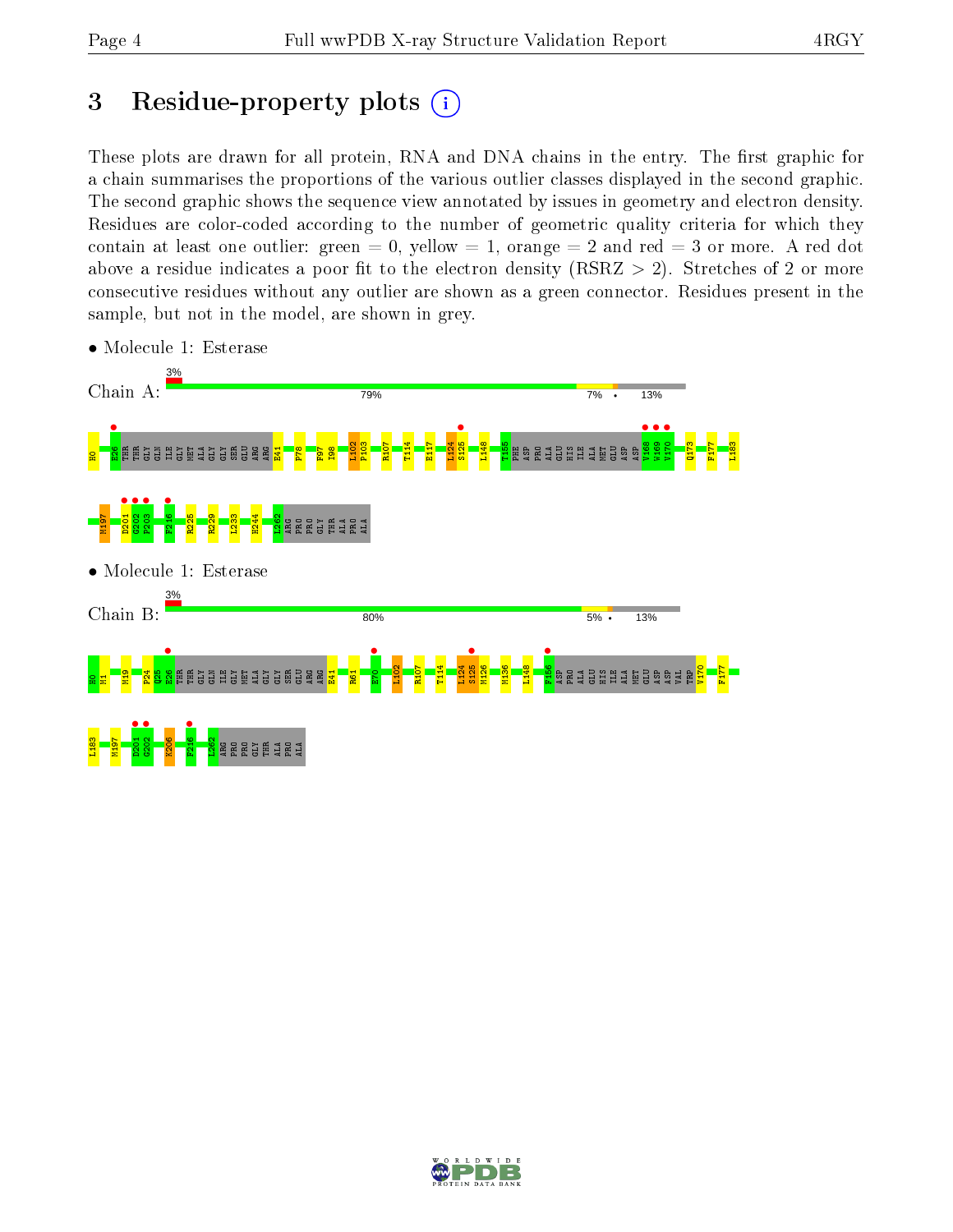## 4 Data and refinement statistics  $(i)$

| Property                                                             | Value                                             | Source     |
|----------------------------------------------------------------------|---------------------------------------------------|------------|
| Space group                                                          | $\overline{C}$ 1 2 1                              | Depositor  |
| Cell constants                                                       | $63.77$ Å<br>$133.46\text{\AA}$<br>88.69Å         |            |
| a, b, c, $\alpha$ , $\beta$ , $\gamma$                               | $90.00^{\circ}$ $127.11^{\circ}$<br>$90.00^\circ$ | Depositor  |
| Resolution $(A)$                                                     | 32.08<br>$-1.40$                                  | Depositor  |
|                                                                      | $35.07 - 1.40$                                    | <b>EDS</b> |
| % Data completeness                                                  | 86.3 (32.08-1.40)                                 | Depositor  |
| (in resolution range)                                                | 86.3 (35.07-1.40)                                 | <b>EDS</b> |
| $R_{merge}$                                                          | (Not available)                                   | Depositor  |
| $\mathrm{\bar{R}}_{sym}$                                             | $(No\bar{t}$ available)                           | Depositor  |
| $\langle I/\sigma(I) \rangle^{-1}$                                   | $5.53$ (at 1.40Å)                                 | Xtriage    |
| Refinement program                                                   | PHENIX (phenix.refine: 1.8.1 1168)                | Depositor  |
|                                                                      | 0.176<br>0.181<br>$\sim$                          | Depositor  |
| $R, R_{free}$                                                        | 0.177<br>0.181<br>$\mathbb{R}$                    | DCC        |
| $R_{free}$ test set                                                  | $\overline{5070}$ reflections $(5.01\%)$          | wwPDB-VP   |
| Wilson B-factor $(\AA^2)$                                            | 14.9                                              | Xtriage    |
| Anisotropy                                                           | 0.391                                             | Xtriage    |
| Bulk solvent $k_{sol}(e/\mathring{A}^3)$ , $B_{sol}(\mathring{A}^2)$ | 0.39, 50.2                                        | <b>EDS</b> |
| $L$ -test for twinning <sup>2</sup>                                  | $< L >$ = 0.50, $< L2 >$ = 0.34                   | Xtriage    |
| Estimated twinning fraction                                          | No twinning to report.                            | Xtriage    |
| $F_o, F_c$ correlation                                               | 0.96                                              | <b>EDS</b> |
| Total number of atoms                                                | 4402                                              | wwPDB-VP   |
| Average B, all atoms $(A^2)$                                         | 18.0                                              | wwPDB-VP   |

Xtriage's analysis on translational NCS is as follows: The largest off-origin peak in the Patterson function is  $5.16\%$  of the height of the origin peak. No significant pseudotranslation is detected.

<sup>&</sup>lt;sup>2</sup>Theoretical values of  $\langle |L| \rangle$ ,  $\langle L^2 \rangle$  for acentric reflections are 0.5, 0.333 respectively for untwinned datasets, and 0.375, 0.2 for perfectly twinned datasets.



<span id="page-4-1"></span><span id="page-4-0"></span><sup>1</sup> Intensities estimated from amplitudes.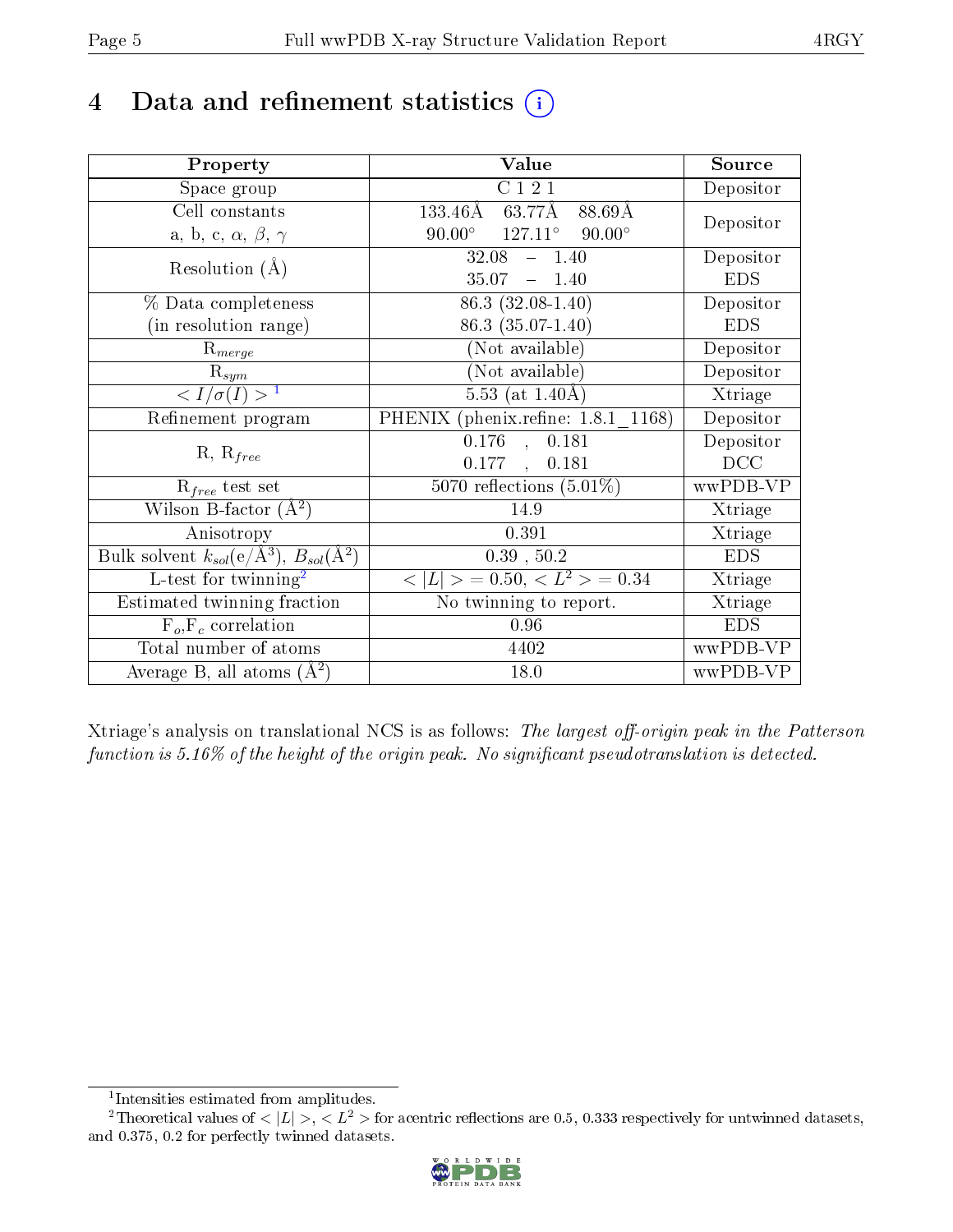## 5 Model quality  $(i)$

## 5.1 Standard geometry  $(i)$

The Z score for a bond length (or angle) is the number of standard deviations the observed value is removed from the expected value. A bond length (or angle) with  $|Z| > 5$  is considered an outlier worth inspection. RMSZ is the root-mean-square of all Z scores of the bond lengths (or angles).

| Mol | Chain |             | Bond lengths | Bond angles |                    |  |
|-----|-------|-------------|--------------|-------------|--------------------|--|
|     |       | <b>RMSZ</b> | $\ Z\  > 5$  | RMSZ        | # $ Z  > 5$        |  |
|     |       | 0.34        | 0/1937       | 0.59        | $1/2630(0.0\%)$    |  |
|     | B     | 0.36        | 0/1926       | 0.60        | $1/2613$ $(0.0\%)$ |  |
| ΑH  | ΑH    | 0.35        | 0/3863       | 0.59        | $2/5243(0.0\%)$    |  |

There are no bond length outliers.

All (2) bond angle outliers are listed below:

| $\bf{Mol}$ | $\vert$ Chain $\vert$ Res $\vert$ Type |     |     | Atoms             |         | Observed( $^{\circ}$ )   Ideal( $^{\circ}$ ) |            |
|------------|----------------------------------------|-----|-----|-------------------|---------|----------------------------------------------|------------|
|            |                                        | 102 | LEU | CB-CG-CD1   -6.42 |         | $100.09\,$                                   | $111.00\,$ |
|            |                                        | 102 | LEU | CA-CB-CG          | $-5.98$ | 101.54                                       | 115.30     |

There are no chirality outliers.

There are no planarity outliers.

### $5.2$  Too-close contacts  $(i)$

In the following table, the Non-H and H(model) columns list the number of non-hydrogen atoms and hydrogen atoms in the chain respectively. The H(added) column lists the number of hydrogen atoms added and optimized by MolProbity. The Clashes column lists the number of clashes within the asymmetric unit, whereas Symm-Clashes lists symmetry related clashes.

| Mol |      | $\mid$ Chain $\mid$ Non-H $\mid$ H(model) $\mid$ H(added) $\mid$ |      |    | Clashes   Symm-Clashes |
|-----|------|------------------------------------------------------------------|------|----|------------------------|
|     | 1884 |                                                                  | 1799 | 23 |                        |
|     | 1874 |                                                                  | 1789 |    |                        |
|     | 316  |                                                                  |      |    |                        |
|     | 328  |                                                                  |      |    |                        |
|     | 4402 |                                                                  | 3588 | 37 |                        |

The all-atom clashscore is defined as the number of clashes found per 1000 atoms (including hydrogen atoms). The all-atom clashscore for this structure is 5.

All (37) close contacts within the same asymmetric unit are listed below, sorted by their clash

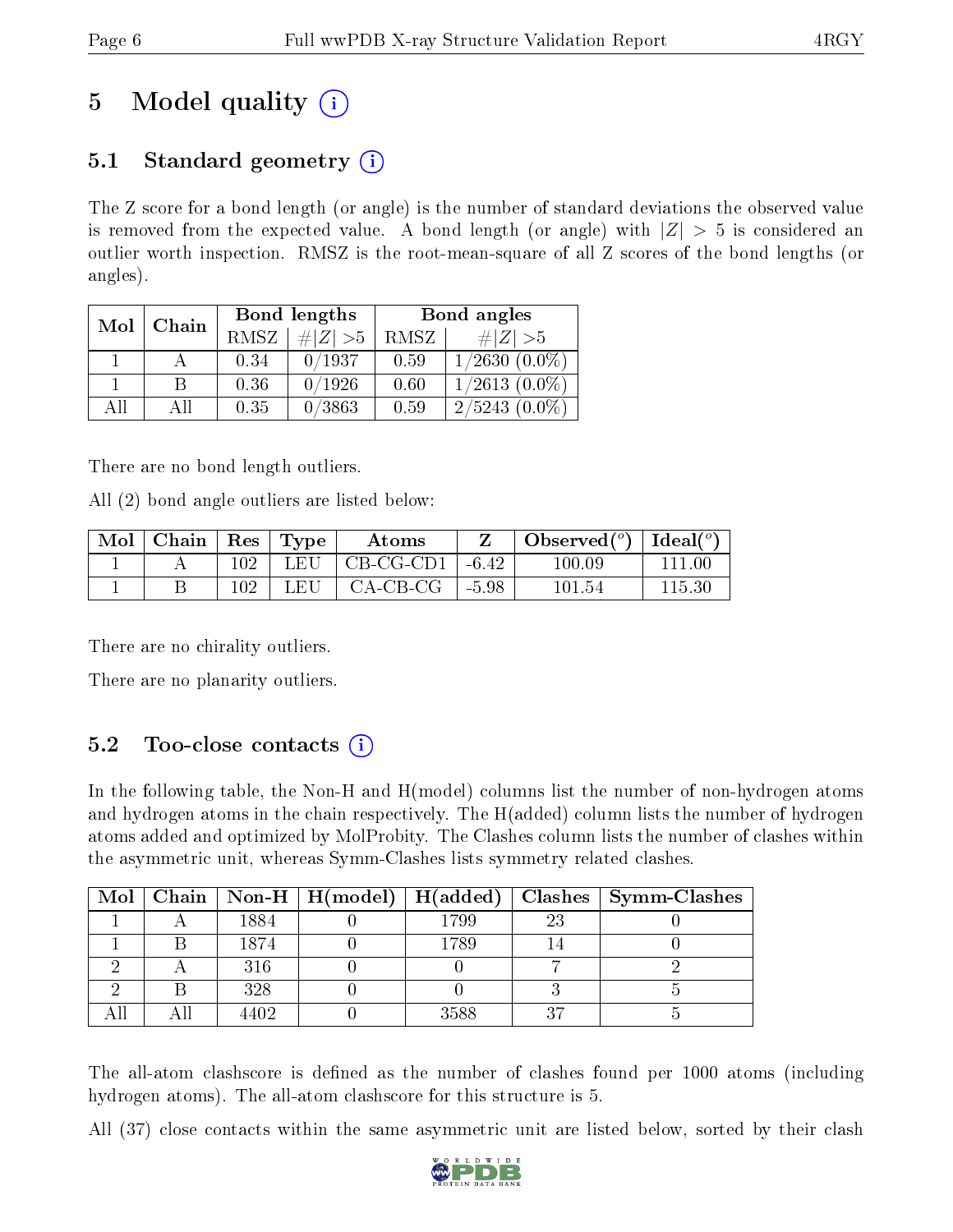magnitude.

| Atom-1             | Atom-2               | Interatomic       | Clash             |
|--------------------|----------------------|-------------------|-------------------|
|                    |                      | distance $(\AA)$  | overlap $(\AA)$   |
| 1: A:229: ARG: NH2 | 2:A:372:HOH:O        | 1.95              | 0.93              |
| 1:B:41:GLU:N       | 2:B:477:HOH:O        | 2.03              | 0.92              |
| 1:B:61:ARG:NH2     | 2:B:486:HOH:O        | 2.03              | $\overline{0.91}$ |
| 1:A:117:GLU:OE2    | 2: A:571:HOH:O       | 1.92              | 0.86              |
| 1:A:41:GLU:N       | 2:A:428:HOH:O        | 2.10              | 0.85              |
| 1:A:78:PRO:CB      | 1: A: 102: LEU: HD11 | 2.17              | 0.75              |
| 1: A:225: ARG: HG2 | 1:A:229:ARG:HD2      | 1.69              | 0.73              |
| 1: A:98: ILE: HD12 | 1: A: 102: LEU: HD13 | 1.74              | 0.70              |
| 1:A:233:LEU:HD12   | 2:A:489:HOH:O        | 1.92              | 0.69              |
| 1:A:78:PRO:HB3     | 1: A: 102: LEU: HD11 | 1.76              | 0.68              |
| 1: A:197:MET:HG2   | 1:A:233:LEU:HD11     | $\overline{1.79}$ | 0.65              |
| 1: A:97:PHE:CZ     | 1: A:102:LEU:HD12    | 2.33              | 0.62              |
| 1:A:107:ARG:HD3    | 1: A:114:THR:HG22    | 1.81              | 0.62              |
| $1: A:97:$ PHE:CE2 | 1: A:102:LEU:HD12    | 2.38              | 0.59              |
| 1:B:170:VAL:N      | 2:B:326:HOH:O        | 2.36              | 0.58              |
| 1:A:229:ARG:NE     | 2: A:524: HOH: O     | 1.96              | 0.56              |
| 1:A:125:SER:OG     | 1: A:244: HIS: NE2   | 2.39              | 0.55              |
| 1: A: 0: HIS: N    | 2:A:533:HOH:O        | 2.40              | 0.54              |
| 1:B:107:ARG:HD3    | 1:B:114:THR:HG22     | 1.88              | 0.53              |
| 1:B:19:MET:CE      | 1:B:102:LEU:HD11     | 2.39              | 0.53              |
| 1:B:1:MET:HE1      | 1:B:24:PRO:HA        | 1.95              | 0.49              |
| 1:A:173:GLN:NE2    | 2:A:614:HOH:O        | 2.48              | 0.47              |
| 1:A:78:PRO:HB2     | 1: A: 102: LEU: HD11 | 1.98              | 0.46              |
| 1: A:197: MET:HG2  | 1: A: 233: LEU: CD1  | 2.45              | 0.44              |
| 1:A:125:SER:OG     | 1:A:244:HIS:CE1      | 2.70              | 0.44              |
| 1:B:125:SER:HB3    | 1:B:126:MET:H        | 1.18              | 0.44              |
| 1:A:177:PHE:HB3    | 1: A: 183: LEU: HD21 | 1.99              | 0.44              |
| 1:A:102:LEU:HB3    | 1:A:103:PRO:HD3      | 1.98              | 0.44              |
| 1:B:102:LEU:O      | 1:B:102:LEU:HG       | 2.09              | 0.43              |
| 1:B:19:MET:HE2     | 1:B:19:MET:HB2       | 1.73              | 0.42              |
| 1:B:206:LYS:HB2    | 1:B:206:LYS:HE3      | 1.76              | 0.42              |
| 1:B:19:MET:HE1     | 1:B:102:LEU:HD21     | 2.02              | 0.42              |
| 1:B:124:LEU:HA     | 1:B:148:LEU:O        | 2.20              | 0.42              |
| 1: A: 124: LEU: HA | 1: A:148: LEU:O      | 2.20              | 0.42              |
| 1:B:136:MET:HG2    | 1:B:197:MET:SD       | 2.60              | 0.41              |
| 1:B:177:PHE:HB3    | 1:B:183:LEU:HD21     | 2.00              | 0.41              |
| 1:A:201:ASP:N      | 1:A:201:ASP:OD1      | 2.53              | 0.41              |

All (5) symmetry-related close contacts are listed below. The label for Atom-2 includes the symmetry operator and encoded unit-cell translations to be applied.

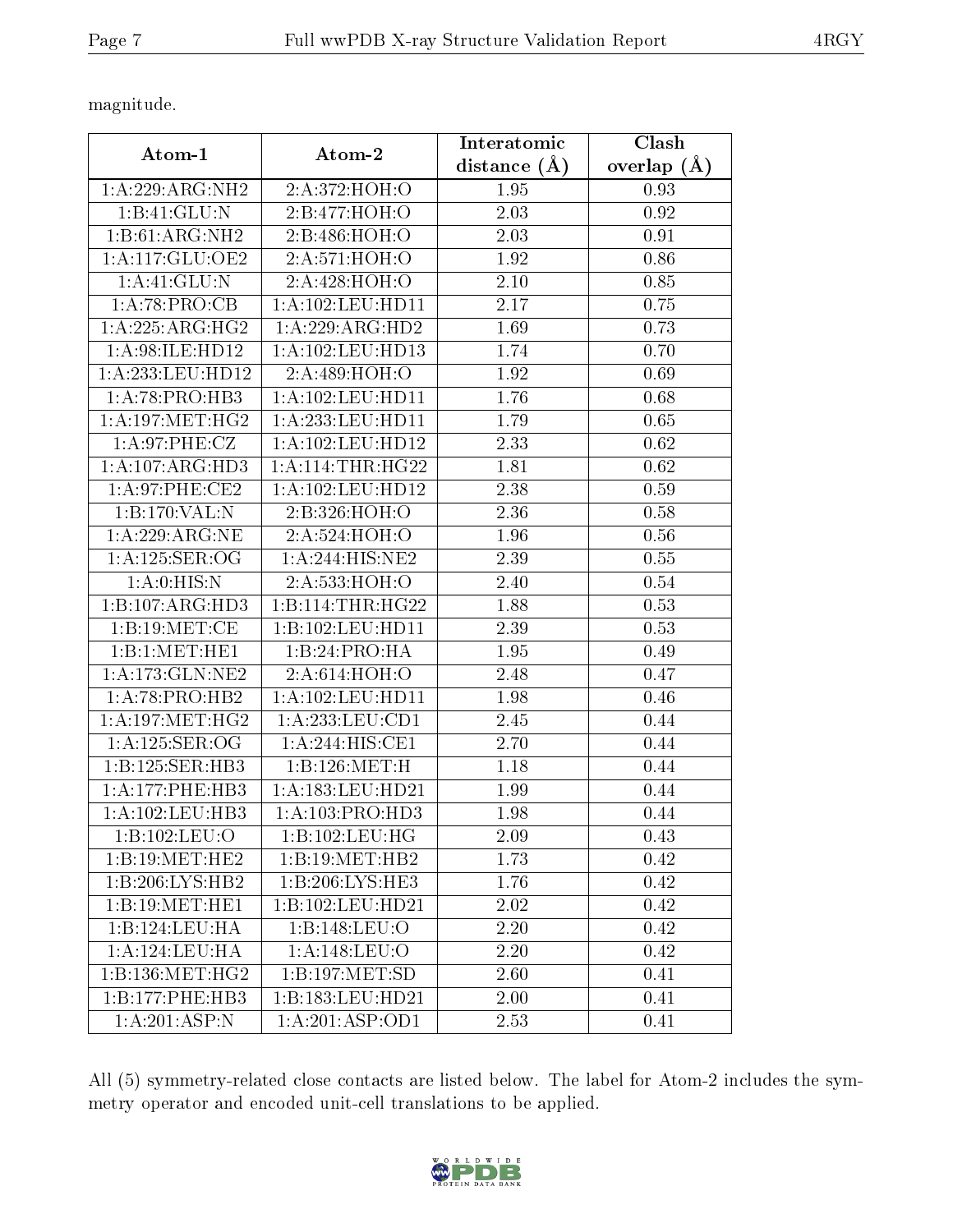| Atom-1           | Atom-2                                       | Interatomic<br>distance $(A)$ | Clash<br>overlap $(A)$ |
|------------------|----------------------------------------------|-------------------------------|------------------------|
| 2:A:583:HOH:O    | 2:B:564:HOH:O[4 748]                         | 1.84                          | 0.36                   |
| 2:B:537:HOH:O    | 2: B: 566 : HOH: O[2 758]                    | 1.85                          | 0.35                   |
| 2:B:311:HOH:O    | 2:B:387:HOH:O[2 758]                         | 2.13                          | 0.07                   |
| 2:A:317:HOH:O    | 2:B:311:HOH:O[4 748]                         | 2.15                          | 0.05                   |
| 2: B: 311: HOH:O | $\overline{2:}B:\overline{364}:HOH:O[2 758]$ | 2.17                          | 0.03                   |

### 5.3 Torsion angles (i)

#### 5.3.1 Protein backbone  $(i)$

In the following table, the Percentiles column shows the percent Ramachandran outliers of the chain as a percentile score with respect to all X-ray entries followed by that with respect to entries of similar resolution.

The Analysed column shows the number of residues for which the backbone conformation was analysed, and the total number of residues.

| Mol | Chain | Analysed                      | Favoured | Allowed   Outliers | Percentiles         |                     |
|-----|-------|-------------------------------|----------|--------------------|---------------------|---------------------|
|     |       | $231/271(85\%)$   224 (97\%)  |          | $-7(3%)$           | 100 100             |                     |
|     |       | $230/271(85\%)$   222 (96\%)  |          | 8 (4\%)            | $100$   $100$       |                     |
| All | All   | $461/542$ (85\%)   446 (97\%) |          | $15(3\%)$          | $\vert$ 100 $\vert$ | $\vert$ 100 $\vert$ |

There are no Ramachandran outliers to report.

#### 5.3.2 Protein sidechains  $(i)$

In the following table, the Percentiles column shows the percent sidechain outliers of the chain as a percentile score with respect to all X-ray entries followed by that with respect to entries of similar resolution.

The Analysed column shows the number of residues for which the sidechain conformation was analysed, and the total number of residues.

| Mol | Chain | Analysed         | Rotameric    | $\vert$ Outliers | Percentiles |
|-----|-------|------------------|--------------|------------------|-------------|
|     |       | $195/219$ (89\%) | 193 $(99\%)$ | $2(1\%)$         | 76<br>53    |
|     |       | $194/219$ (89%)  | 191 $(98\%)$ | $3(2\%)$         | 137<br>65   |
| All | All   | $389/438(89\%)$  | 384 $(99\%)$ | 5(1%)            | 69<br>42    |

All (5) residues with a non-rotameric sidechain are listed below:

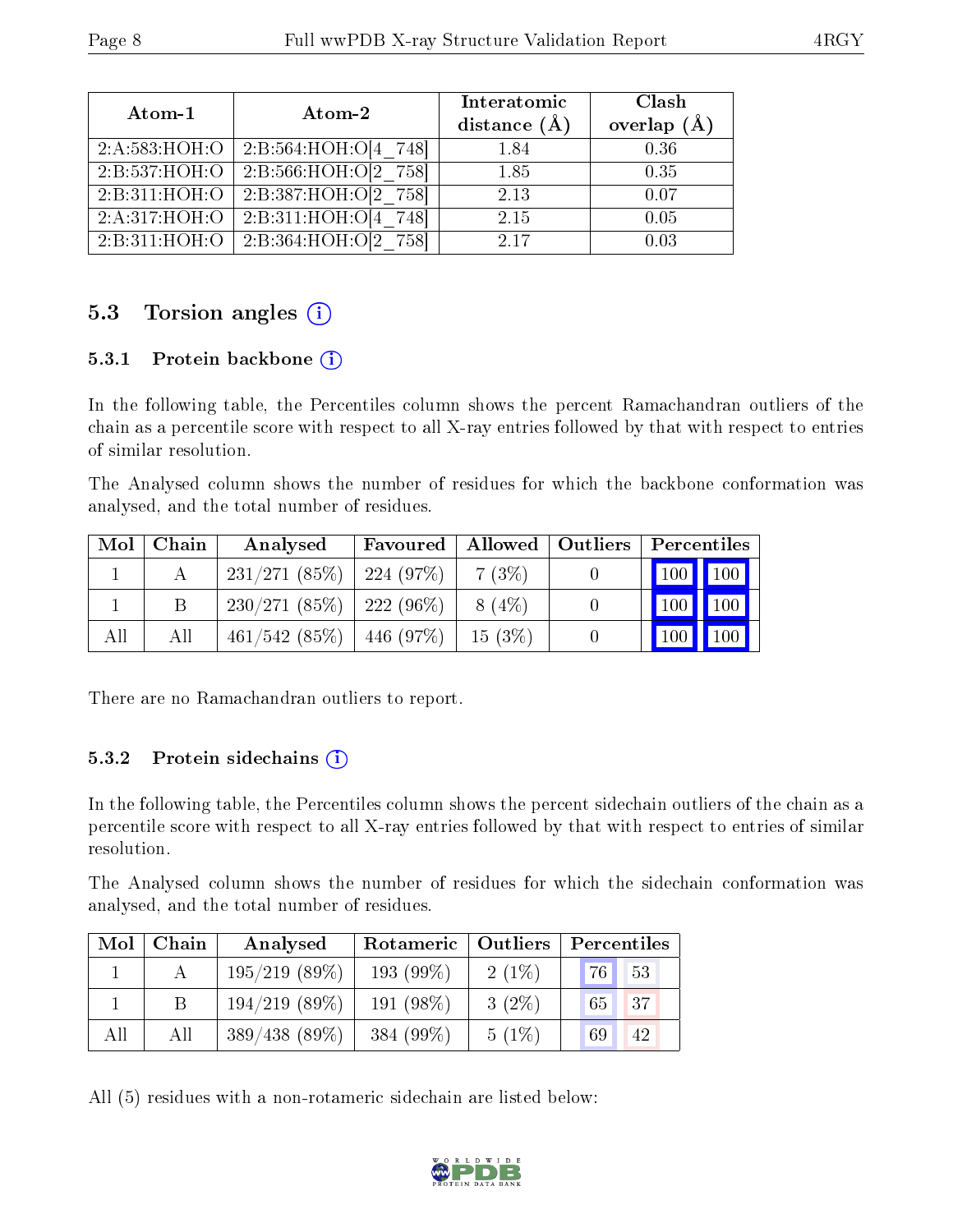| Mol | Chain | Res | Type |
|-----|-------|-----|------|
|     |       | 124 | LEU  |
|     |       | 197 | MET  |
|     |       | 124 | LEU  |
|     |       | 125 | SER. |
|     |       | 206 | LYS  |

Some sidechains can be flipped to improve hydrogen bonding and reduce clashes. All (1) such sidechains are listed below:

| $Mol$   Chain   Res | 'Type |
|---------------------|-------|
|                     |       |

#### 5.3.3 RNA (1)

There are no RNA molecules in this entry.

#### 5.4 Non-standard residues in protein, DNA, RNA chains (i)

There are no non-standard protein/DNA/RNA residues in this entry.

#### 5.5 Carbohydrates (i)

There are no carbohydrates in this entry.

#### 5.6 Ligand geometry (i)

There are no ligands in this entry.

#### 5.7 [O](https://www.wwpdb.org/validation/2017/XrayValidationReportHelp#nonstandard_residues_and_ligands)ther polymers (i)

There are no such residues in this entry.

#### 5.8 Polymer linkage issues (i)

There are no chain breaks in this entry.

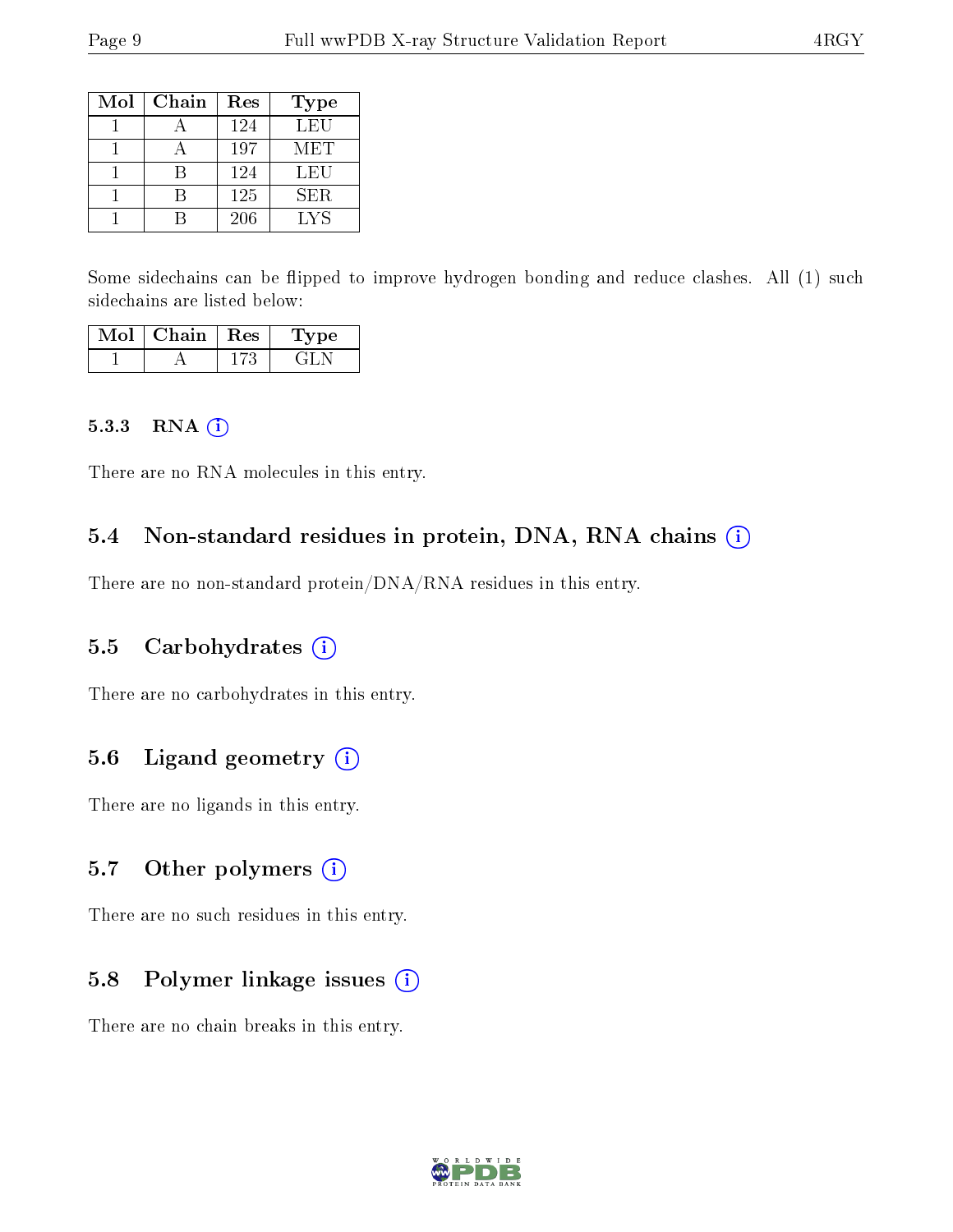## 6 Fit of model and data  $(i)$

## 6.1 Protein, DNA and RNA chains  $(i)$

In the following table, the column labelled  $#RSRZ> 2'$  contains the number (and percentage) of RSRZ outliers, followed by percent RSRZ outliers for the chain as percentile scores relative to all X-ray entries and entries of similar resolution. The OWAB column contains the minimum, median,  $95<sup>th</sup>$  percentile and maximum values of the occupancy-weighted average B-factor per residue. The column labelled ' $Q< 0.9$ ' lists the number of (and percentage) of residues with an average occupancy less than 0.9.

| $\text{Mol}$ | Chain | Analysed            | $<$ RSRZ $>$ | $\rm \#RSRZ{>}2$             | $\mid$ OWAB(Å $^2)$ $\mid$ Q<0.9 $\mid$ |  |
|--------------|-------|---------------------|--------------|------------------------------|-----------------------------------------|--|
|              |       | $\pm 237/271$ (87%) | 0.29         | $9(3\%)$ 40<br>40            | 12, 16, 27, 39                          |  |
|              |       | 236/271(87%)        | 0.17         | $7(2\%)$ 50<br>49            | 11, 15, 24, 42                          |  |
| All          | All   | 473/542(87%)        | 0.23         | 16 (3%) 45 44 11, 15, 26, 42 |                                         |  |

All (16) RSRZ outliers are listed below:

| Mol          | Chain          | $\operatorname{Res}% \left( \mathcal{N}\right) \equiv\operatorname{Res}(\mathcal{N}_{0},\mathcal{N}_{0})$ | <b>Type</b>          | <b>RSRZ</b> |
|--------------|----------------|-----------------------------------------------------------------------------------------------------------|----------------------|-------------|
| $\mathbf 1$  | Β              | 201                                                                                                       | <b>ASP</b>           | 5.4         |
| $\mathbf{1}$ | А              | 169                                                                                                       | TRP                  | 4.9         |
| $\mathbf{1}$ | B              | 156                                                                                                       | $\rm PHE$            | 4.5         |
| $\mathbf 1$  | В              | 216                                                                                                       | $\rm PHE$            | 4.0         |
| $\mathbf{1}$ | $\overline{A}$ | 201                                                                                                       | $\overline{\rm ASP}$ | 3.9         |
| $\mathbf{1}$ | $\bf{A}$       | 170                                                                                                       | VAL                  | 3.8         |
| $\mathbf{1}$ | А              | 202                                                                                                       | GLY                  | 3.4         |
| $\mathbf{1}$ | Β              | 26                                                                                                        | GLU                  | 3.3         |
| $\mathbf 1$  | А              | 216                                                                                                       | $\rm PHE$            | 3.0         |
| $\mathbf{1}$ | $\bf{A}$       | 168                                                                                                       | <b>VAL</b>           | 2.9         |
| $\mathbf{1}$ | B              | 202                                                                                                       | GLY                  | 2.8         |
| $\mathbf 1$  | A              | 26                                                                                                        | GLU                  | 2.8         |
| $\mathbf{1}$ | A              | 125                                                                                                       | SER                  | 2.8         |
| $\mathbf{1}$ | B              | 125                                                                                                       | SER                  | 2.7         |
| $\mathbf 1$  | В              | 70                                                                                                        | $\operatorname{GLU}$ | 2.7         |
| $\mathbf{1}$ | А              | 203                                                                                                       | PRO                  | 2.4         |

### 6.2 Non-standard residues in protein, DNA, RNA chains  $(i)$

There are no non-standard protein/DNA/RNA residues in this entry.